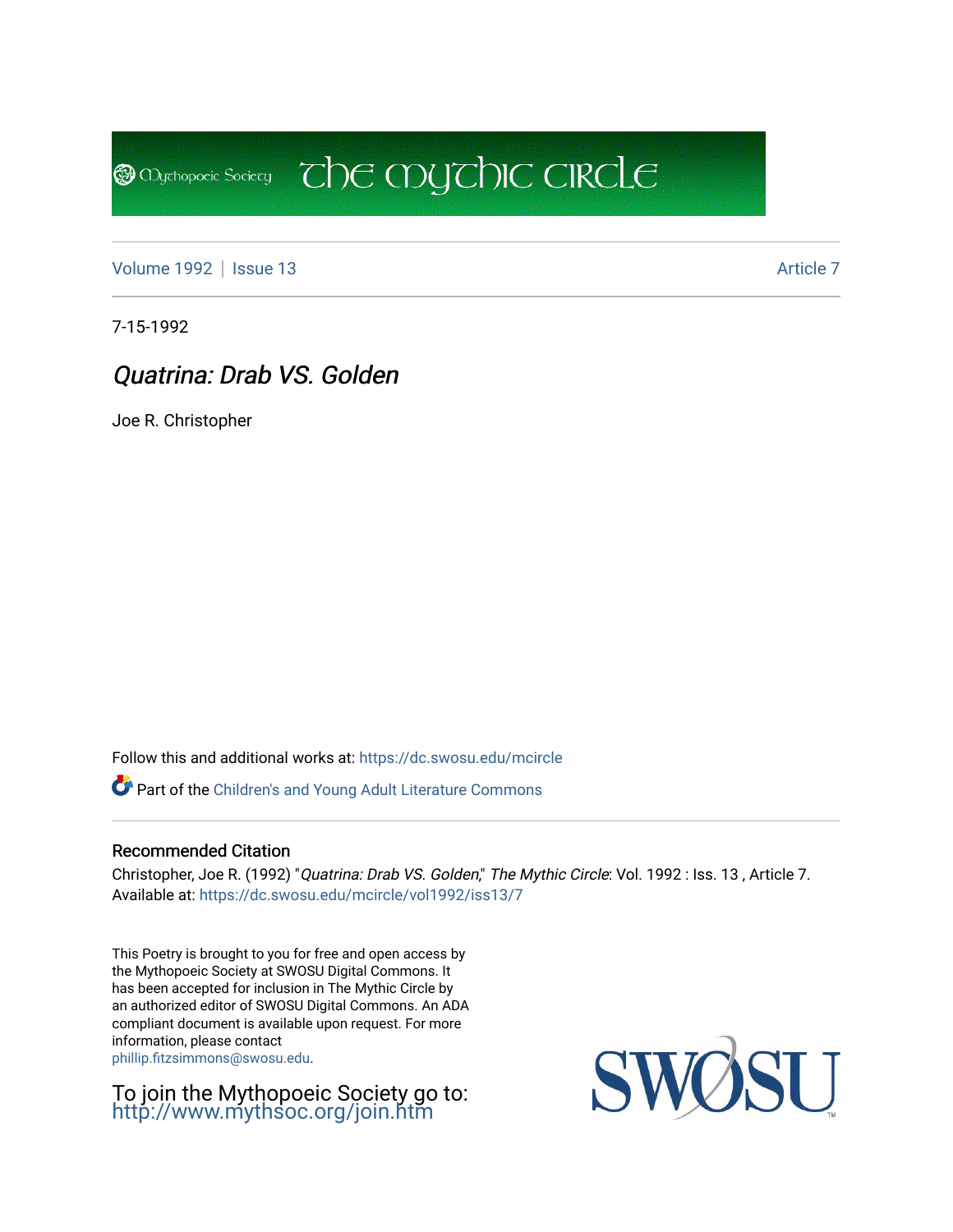# Mythcon 52: The Mythic, the Fantastic, and the Alien

Albuquerque, New Mexico; July 29 - August 1, 2022 <http://www.mythsoc.org/mythcon/mythcon-52.htm>



#### Abstract

Although my verse, my spoken verse, is Drab, and does not move its hearers with its song, consider yet the grey-coat mockingbird- that from that Drabness comes a sound of Gold.

## Additional Keywords

Poetry; Quatrina; Joe R. Christopher